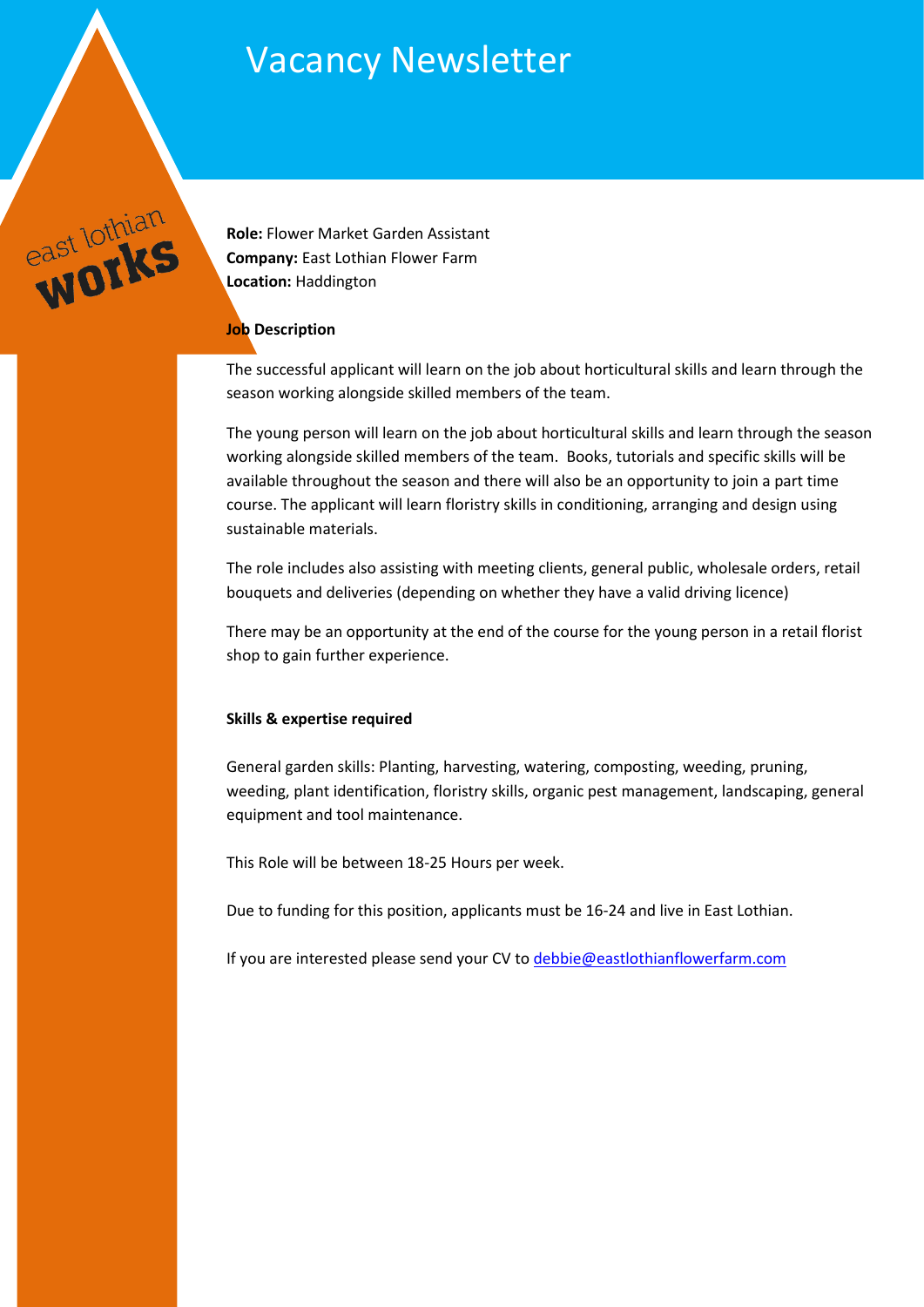# **Role:** Petrol Filling Customer Assistant

#### **Company:** Tesco

#### **Location:** North Berwick

#### **Job Description:**

- Serving customers on checkouts ensuring they receive an easy, seamless and personalised experience
- Manually condensing stock and handling products with care to maintain product quality
- Championing the reduction of food waste
- Following company policies and adhering to health and safety guidelines
- Being knowledgeable about the products and services in my store and helping customers by giving great natural service

## **Skills & expertise required:**

- A passion for delivering great service, greeting customers with a smile and serving them with pride
- The ability to build rapport with customers, meaning they leave the store having experienced a great shopping trip
- To take the initiative and make decisions that are right for our customers
- Work well within a team and communicate effectively and openly with others
- Build relationships with colleagues to create a team spirit, having fun and celebrating success

Please note that applicants must be over 18 for this position.

This position is part time at 14.75 hours per week and the shifts are at the weekend. Please se[e Tesco \(tesco-careers.com\)](https://apply.tesco-careers.com/members/modules/job/detail.php?record=691102&utm_source=Indeed&utm_medium=organic&utm_campaign=Indeed) to apply.

**Role:** Sales Assistant **Company:** Bayne's Bakery **Location:** Haddington

## **Your key responsibilities will be:**

- Make and serve hot drinks
- Set up and maintain counter and window displays in line with our guidelines.
- Deal with customer pre-orders and process payment and paperwork accordingly.
- Take payment for goods using electronic tills and processing by cash and card.
- Stock shelves with products.
- Answer queries from customers.
- Report discrepancies and problems to the management team.
- Give advice and guidance on products to customers.

#### **Key skills and experience**:

- Previous food retailing experience
- Positive attitude
- Cash handling experience

This will be a permanent part time role, at 30 hours per week, with a pay rate of £9.04 per hour

Please apply through Indeed Sales Assistant - Haddington - [Haddington EH41 -](https://uk.indeed.com/viewjob?jk=600f60275cd76403&l=East%20Lothian&tk=1fnguf11sr8ab800&from=web&advn=6078196000969278&adid=381009259&ad=-6NYlbfkN0D-QZtL6mb9HZvzyqjQMhfxRJQa1sd69horlYI1oFRQBTzdDAcuHYGbJmhg3UiULTyd4FDRUnXg6d4OOVd67Ef8ojQ3WAuJhT6Ktnnhm-tv5p2R_msP1ZUeo_sEXWVAH_ikmrOrmH3nA6nTM0WZa4hoqoiauYdSbycqkzFG4oJxOkih_M-mnemxm0v2av-hAV6n-dhBx8g65X2kI3t4qbifRIZbOF_ZEstS8W-qtEGtunWftvkqc9weCBgZjpBrkwE3BFUx1b8B-a82n2sDPbdu0CYtPifypZd5wxQ4_PmhMoBZOQ79BwwOv26hdoosbXMzMGQIKcE6NGD0GsFIk3TjxvdMh6yjpuCkweWftGpjggf3J9NJ1wMy&pub=4a1b367933fd867b19b072952f68dceb&vjs=3) Indeed.com